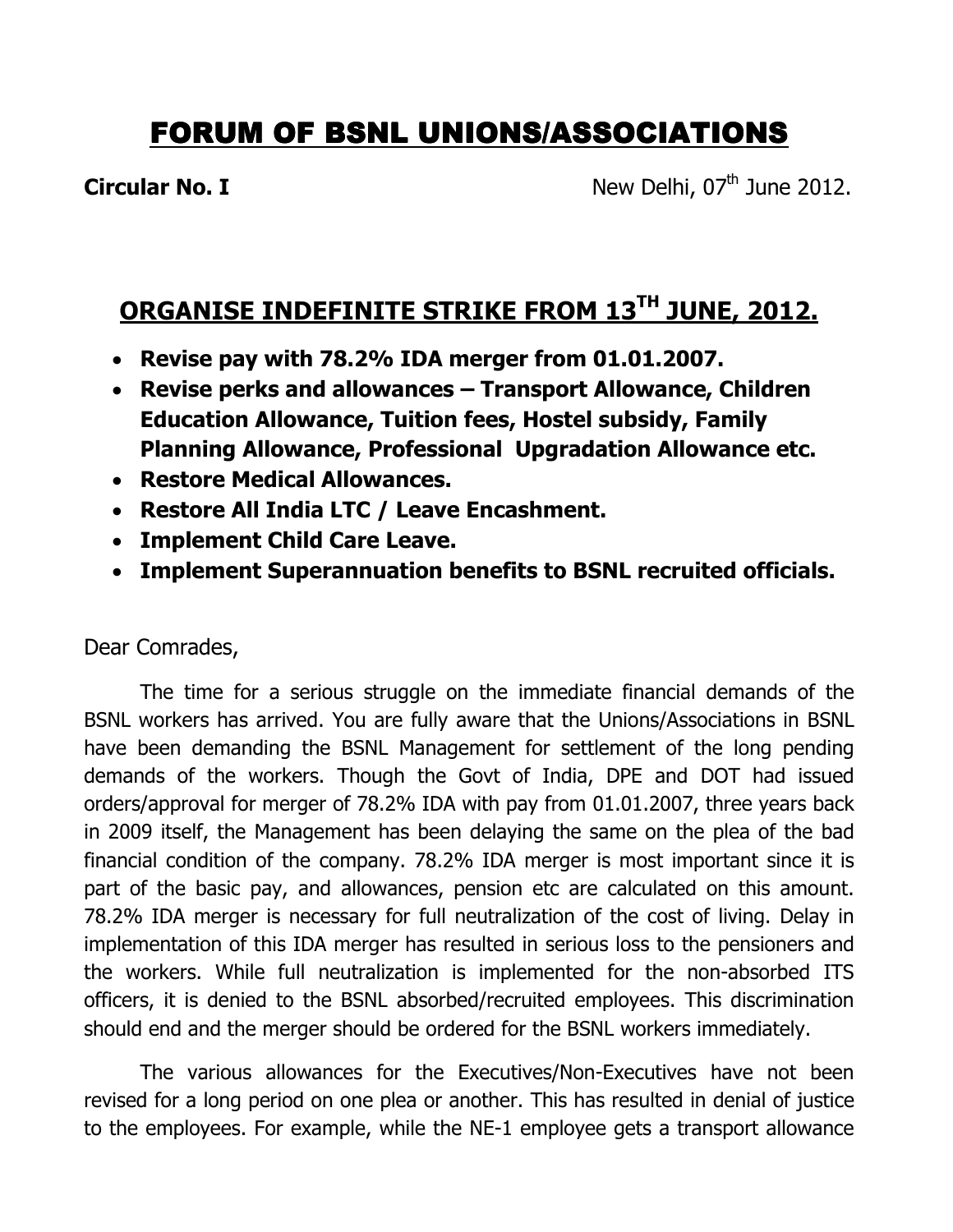of a mere Rs. 300/- per month, the top management officers get Rs. 10000/- or more either by granting luxury cars with driver allowance and petrol charges or through high transport allowance. Medical Allowances as per BSNLMRS Rules are denied to the employees as also pensioners. Curtailment is made on All India LTC and Encashment of Leave. While child care leave is allowed by the government, it is denied to the executive and non-executive employees. Superannuation Benefits as per DPE guidelines are not implemented for BSNL recruited employees. In fact, the BSNL management has arbitrarily denied the benefit of Pay and allowances ordered by Government and DPE. At the same time all benefits, perks and allowances are granted to non-absorbed ITS officers by the same management. On  $25<sup>th</sup>$  of May, this year, fifteen allowances including hiked transport allowance are granted to them. Though the orders are suspended for the time being after the strike notice was issued by the forum of Unions/Associations, mentality of BSNL management could be well understood by this different treatment and discrimination against BSNL absorbed/recruited employees. This injustice cannot be tolerated any more.

 The BSNL Unions/Associations have been making all-out efforts for the development and expansion of BSNL. It was only due to the Anti-PSU policies of the government and lethargy and inefficiency of the BSNL management which mainly consist of unabsorbed ITS officers who are least concerned for the development and expansion of services and interest of workers that the future of the company is at peril. Due to the uncertainty prevailing in the company by the non-relieving of repatriated ITS officers, the financial viability of the company has been adversely affected and market share reduced. It was only after continued struggles by the Unions/Associations, that Management has been compelled to initiate the procurement of even the barest minimum equipments. The management has no right to impose the burden of their mismanagement and loss of revenue on the shoulders of hardworking and dedicated employees.

While we are trying to improve the services on one side, we have also to ensure that the workers' interests are safe guarded. We cannot allow the management to trample upon our rights and justified demands. That is why the Unions/ Associations have come together under the Forum of BSNL Unions/Associations and served notice on BSNL Management for indefinite strike with effect from 13<sup>th</sup> June 2012 on the demands mentioned above. The demonstrations on  $31<sup>st</sup>$  May and Dharna on  $6<sup>th</sup>$  June 2012 in preparation for the strike have been complete success throughout the country. The workers' response to the program has been inspiring.